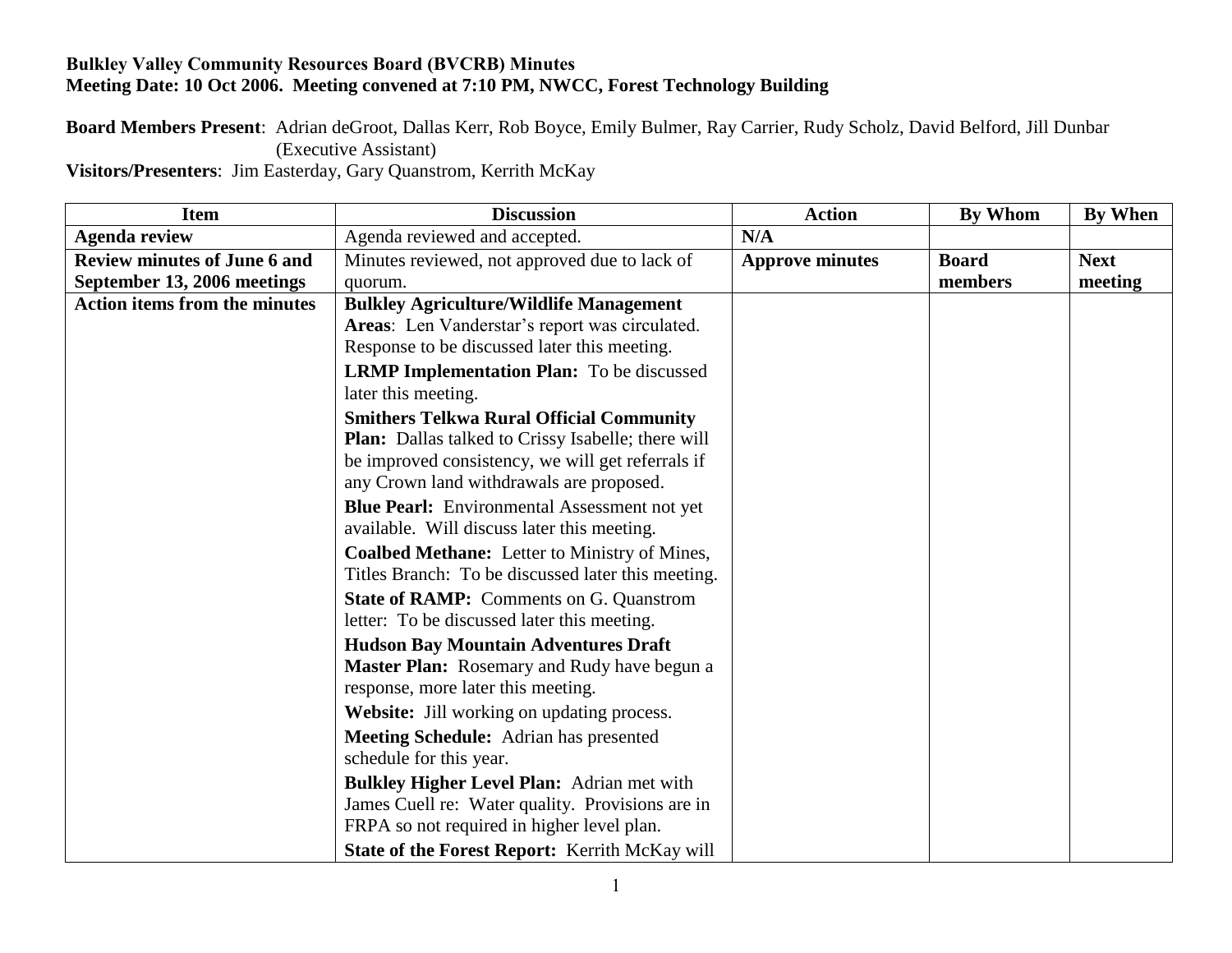| <b>Item</b>                   | <b>Discussion</b>                                                                                | <b>Action</b>                              | <b>By Whom</b> | By When   |
|-------------------------------|--------------------------------------------------------------------------------------------------|--------------------------------------------|----------------|-----------|
|                               | update, this meeting.                                                                            |                                            |                |           |
| Subcommittee                  | (1) ATV use in Telkwa Caribou Recovery                                                           |                                            |                |           |
| Reports/Issues/Correspondence | Area, Jim Easterday, Outdoor Recreation                                                          |                                            |                |           |
|                               | Alliance: Closure is voluntary. ATV's and dirt                                                   |                                            |                |           |
|                               | bikes were in the area on Labour Day weekend.                                                    |                                            |                |           |
|                               | Most riders were aware of closure but were not                                                   |                                            |                |           |
|                               | concerned. George Schultze has recorded                                                          |                                            |                |           |
|                               | comments, and will find out if legislation is                                                    |                                            |                |           |
|                               | possible. Adrian: This is an access management                                                   |                                            |                |           |
|                               | issue. Could add to RAMP.                                                                        |                                            |                |           |
|                               | (2) Mining and Energy Development                                                                | <b>Review the</b>                          | <b>Board</b>   | When      |
|                               | Blue Pearl update: Rob: Jack Hagen and Rob                                                       | <b>Environmental</b>                       | members        | available |
|                               | attended Sept 21 PLC meeting. Still no plan for                                                  | <b>Assessment during</b>                   |                |           |
|                               | dealing with water from test hole. Spill Plan and<br>Environmental Management Plan are complete, | the screening period<br>to determine if we |                |           |
|                               | need to be signed. Amount of bond may change,                                                    | should seek help with                      |                |           |
|                               | Gov't wants \$500k but this may drop.                                                            | the review.                                |                |           |
|                               | Environmental Assessment will be a large                                                         |                                            |                |           |
|                               | document. We may need help with the review.                                                      |                                            |                |           |
|                               | There may be funds available for support with the                                                |                                            |                |           |
|                               | review that we could apply for.                                                                  |                                            |                |           |
|                               | (3) LRMP Implementation Report                                                                   |                                            |                |           |
|                               | Presentation and Discussion, Kerrith McKay,                                                      |                                            |                |           |
|                               | ILMB: Kerrith gave an overview of LRMP                                                           |                                            |                |           |
|                               | implementation, and monitoring processes and                                                     |                                            |                |           |
|                               | strategies for the Skeena Region.                                                                |                                            |                |           |
|                               | Kerrith presented 3 reports:                                                                     |                                            |                |           |
|                               | -Recommended Indicators for Monitoring                                                           |                                            |                |           |
|                               | Implementation of the Bulkley Higher Level Plan,                                                 |                                            |                |           |
|                               | D. Daust and Karen Price                                                                         |                                            |                |           |
|                               | -LRMP Monitoring, ILMB (PowerPoint                                                               |                                            |                |           |
|                               | presentation)                                                                                    |                                            |                |           |
|                               | -Bulkley LRMP Implementation Plan and                                                            |                                            |                |           |
|                               | Progress Report v.1.4, ILMB. Comments should                                                     |                                            |                |           |
|                               | go to lead agency, cc: ILMB.                                                                     |                                            |                |           |
|                               | Other reports discussed were:                                                                    |                                            |                |           |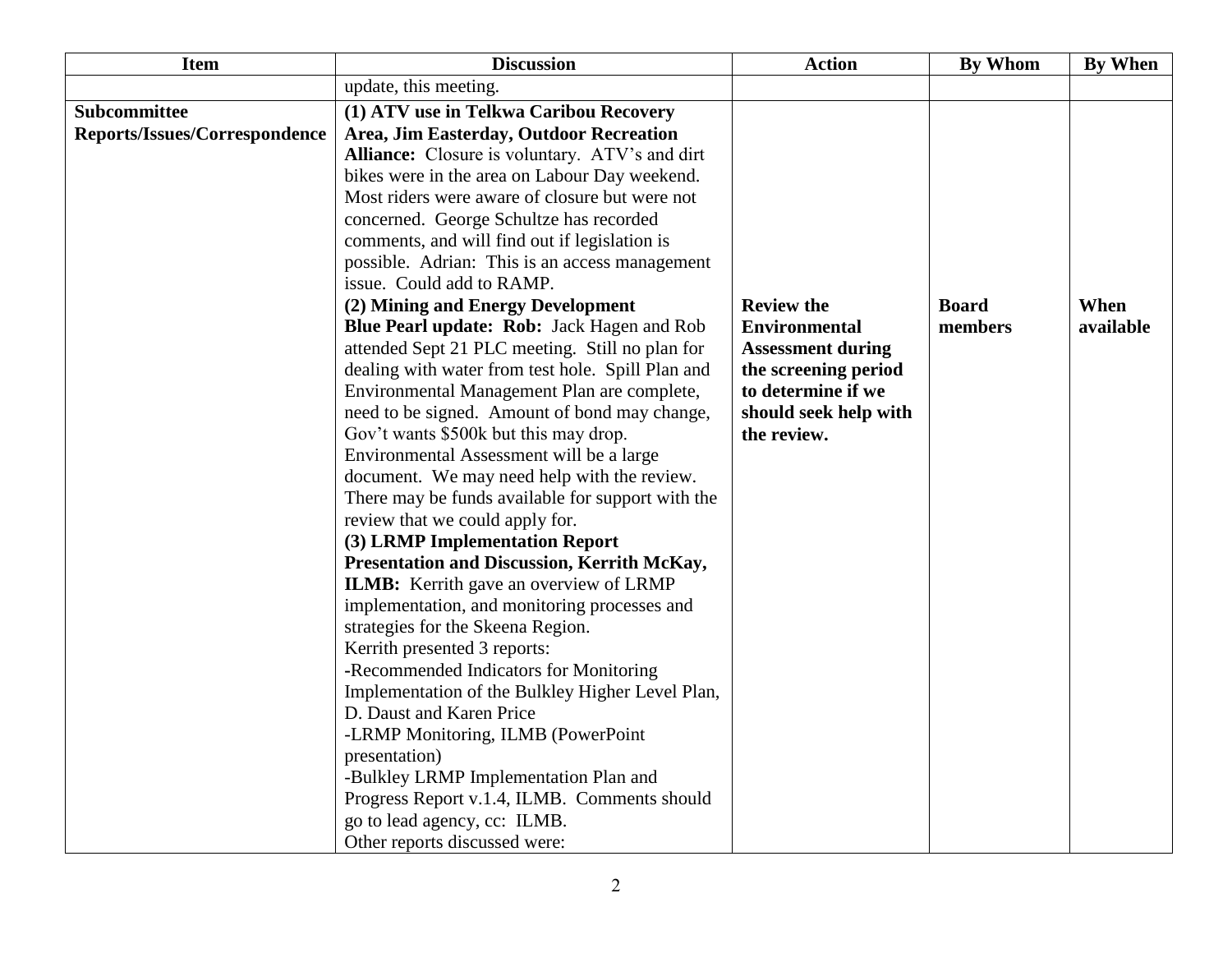| <b>Item</b> | <b>Discussion</b>                                                                                                                                                                                                                                                                                                                                                                                                                                                                                                                                                                                                                                                                                                                                                                                                                                                                                                                                                                                                       | <b>Action</b>                                                                                                                                                | <b>By Whom</b>                                                 | By When                    |
|-------------|-------------------------------------------------------------------------------------------------------------------------------------------------------------------------------------------------------------------------------------------------------------------------------------------------------------------------------------------------------------------------------------------------------------------------------------------------------------------------------------------------------------------------------------------------------------------------------------------------------------------------------------------------------------------------------------------------------------------------------------------------------------------------------------------------------------------------------------------------------------------------------------------------------------------------------------------------------------------------------------------------------------------------|--------------------------------------------------------------------------------------------------------------------------------------------------------------|----------------------------------------------------------------|----------------------------|
|             | The State of the Forest - Provincial – prepared<br>annually and due end of October.<br>The State of the Forest - Bulkley TSA, March<br>2004 – Next version planned for 2009.<br>The State of the Resource – Bulkley version –<br>Kerrith will complete and advise when it is ready<br>for BVCRB to review.<br>Analysis of Indicators (Daust and Price) – Kerrith<br>will notify when available.<br>RAMP: Is in our hands for comments.<br>AUP: Priority has changed, Brian Fuhr is<br>initiating. Quality Waters Management<br>Committee meets in Smithers, Nov. 23.<br>Monitoring conference - mid March in Smithers.<br>$(4)$ Mining and Energy Development – con't<br><b>Coal Bed Methane: Response to tenure</b><br>referral/Community Engagement: Adrian:<br>We need to respond to referral with concerns<br>related to the LRMP and potential impacts. Rob:<br>Telkwa Water Working Group: Representatives<br>of broader public interest are needed – we could<br>make suggestions for reps, but keep a BVCRB rep | Write response to<br>referral                                                                                                                                |                                                                | <b>Oct 31</b>              |
|             | as well. Rob will stay on for now, Emily<br>volunteered as alternate in case of scheduling<br>problems.<br>(5) Recreation:<br><b>Bulkley CRAA (Current Recreational Access</b><br><b>Agreements</b> ): Comments are to be submitted<br>ASAP.<br><b>State of RAMP:</b> Gary Quanstrom draft letter re<br>RAMP completion (Sept 12, 2006 letter to Eamon<br>O'Donoghue): Discussion of BVCRB position re:                                                                                                                                                                                                                                                                                                                                                                                                                                                                                                                                                                                                                 | <b>Board members give</b><br>any further comments<br>to Adrian, for<br>submission to Fred<br><b>Oliemans</b><br><b>Provide further</b><br>comments to Adrian | <b>Board</b><br>members<br><b>Board</b><br>members,<br>Gary Q. | <b>ASAP</b><br><b>ASAP</b> |
|             | Commercial recreation, mechanized vs. non-<br>mechanized recreation. Letter needs to be                                                                                                                                                                                                                                                                                                                                                                                                                                                                                                                                                                                                                                                                                                                                                                                                                                                                                                                                 | <b>Prepare final letter to</b>                                                                                                                               | <b>Adrian</b>                                                  | <b>ASAP</b>                |